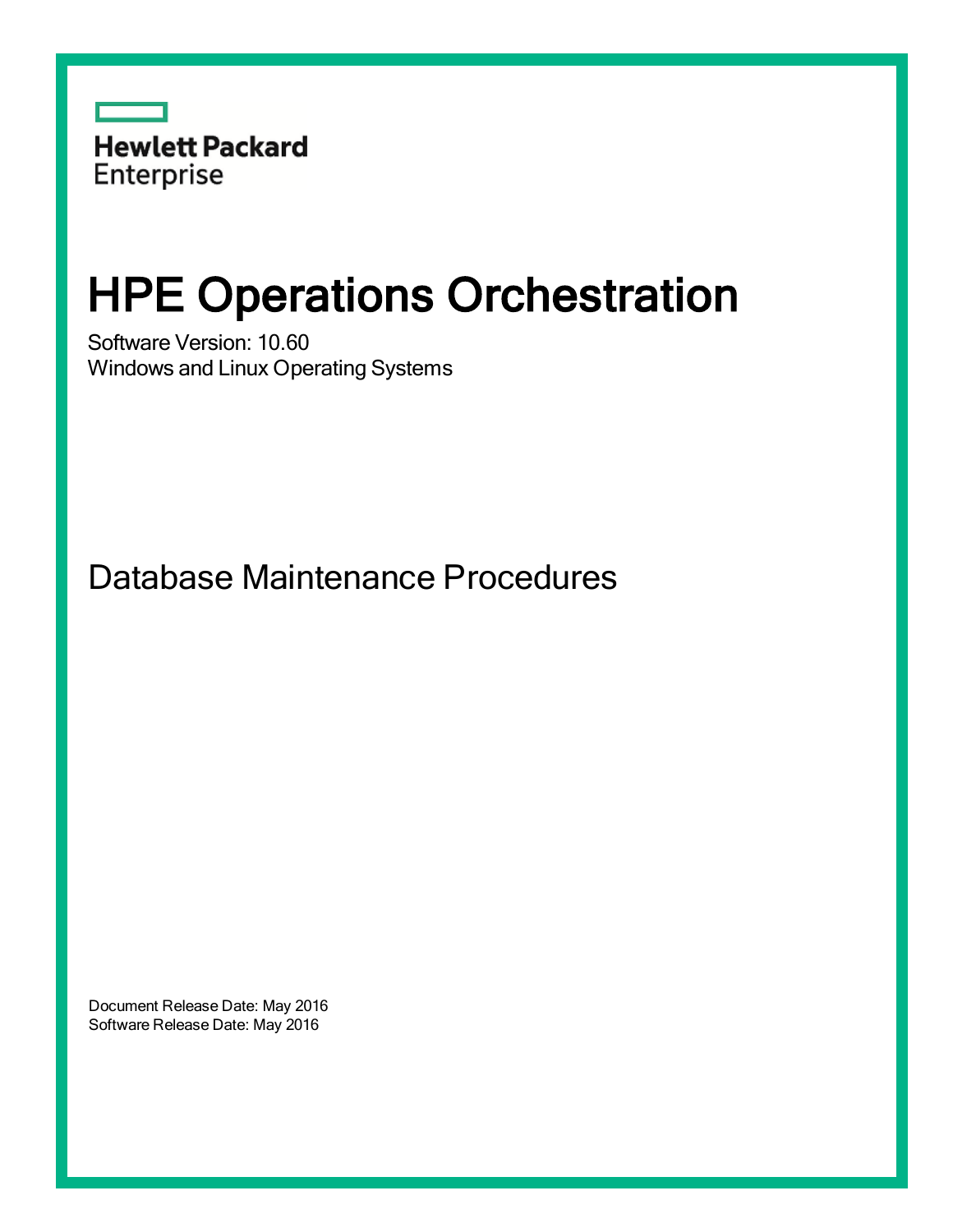### Legal Notices

#### **Warranty**

The only warranties for Hewlett Packard Enterprise products and services are set forth in the express warranty statements accompanying such products and services. Nothing herein should be construed as constituting an additional warranty. HPE shall not be liable for technical or editorial errors or omissions contained herein.

The information contained herein is subject to change without notice.

#### Restricted Rights Legend

Confidential computer software. Valid license from HPE required for possession, use or copying. Consistent with FAR 12.211 and 12.212, Commercial Computer Software, Computer Software Documentation, and Technical Data for Commercial Items are licensed to the U.S. Government under vendor's standard commercial license.

### Copyright Notice

© Copyright 2016 Hewlett Packard Enterprise Development LP

#### Trademark Notices

Adobe™ is a trademark of Adobe Systems Incorporated.

Microsoft® and Windows® are U.S. registered trademarks of Microsoft Corporation.

UNIX® is a registered trademark of The Open Group.

This product includes an interface of the 'zlib' general purpose compression library, which is Copyright © 1995-2002 Jean-loup Gailly and Mark Adler.

### Documentation Updates

To download the most recent edition of a document, go to [https://softwaresupport.hp.com.](https://softwaresupport.hp.com/)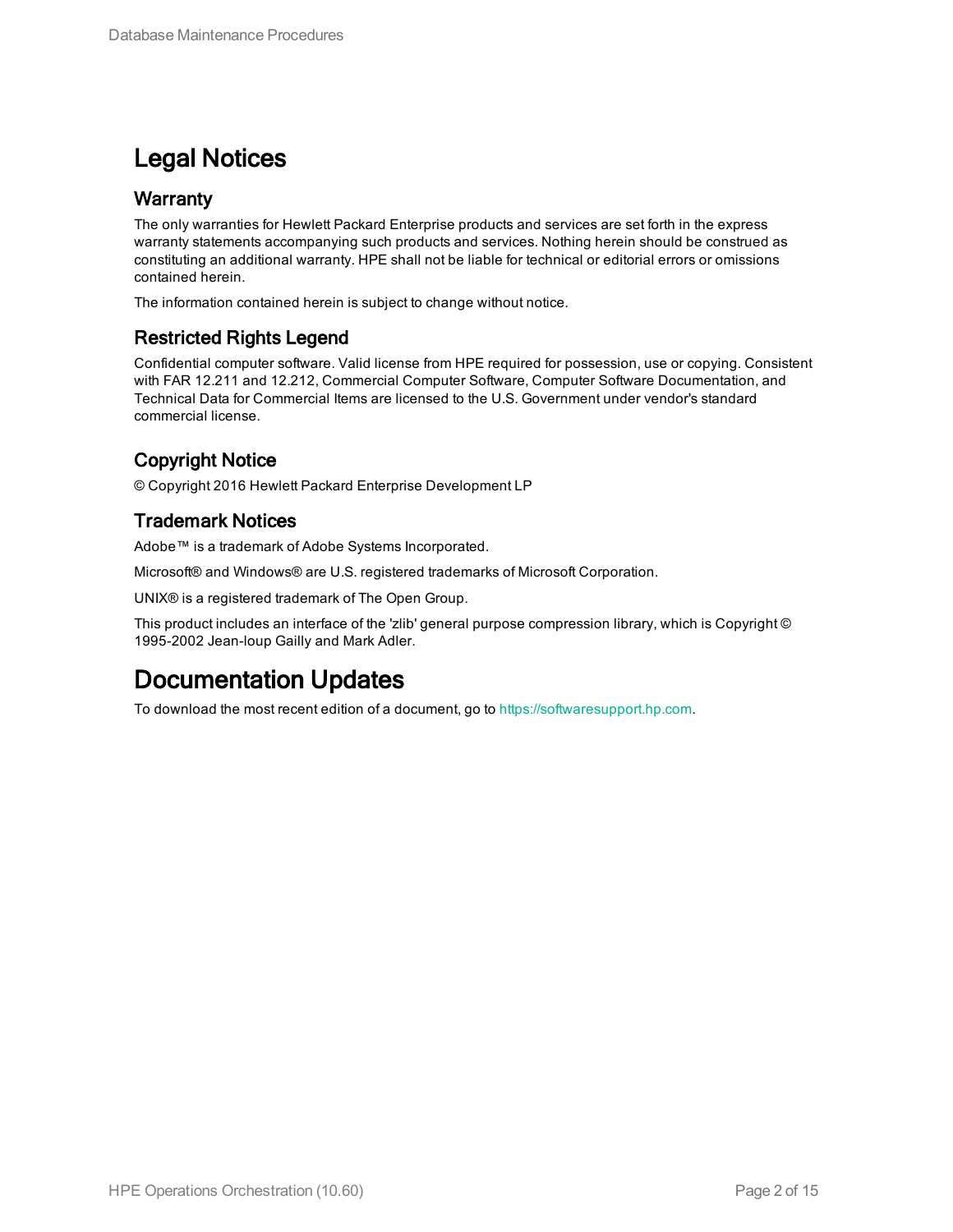## **Contents**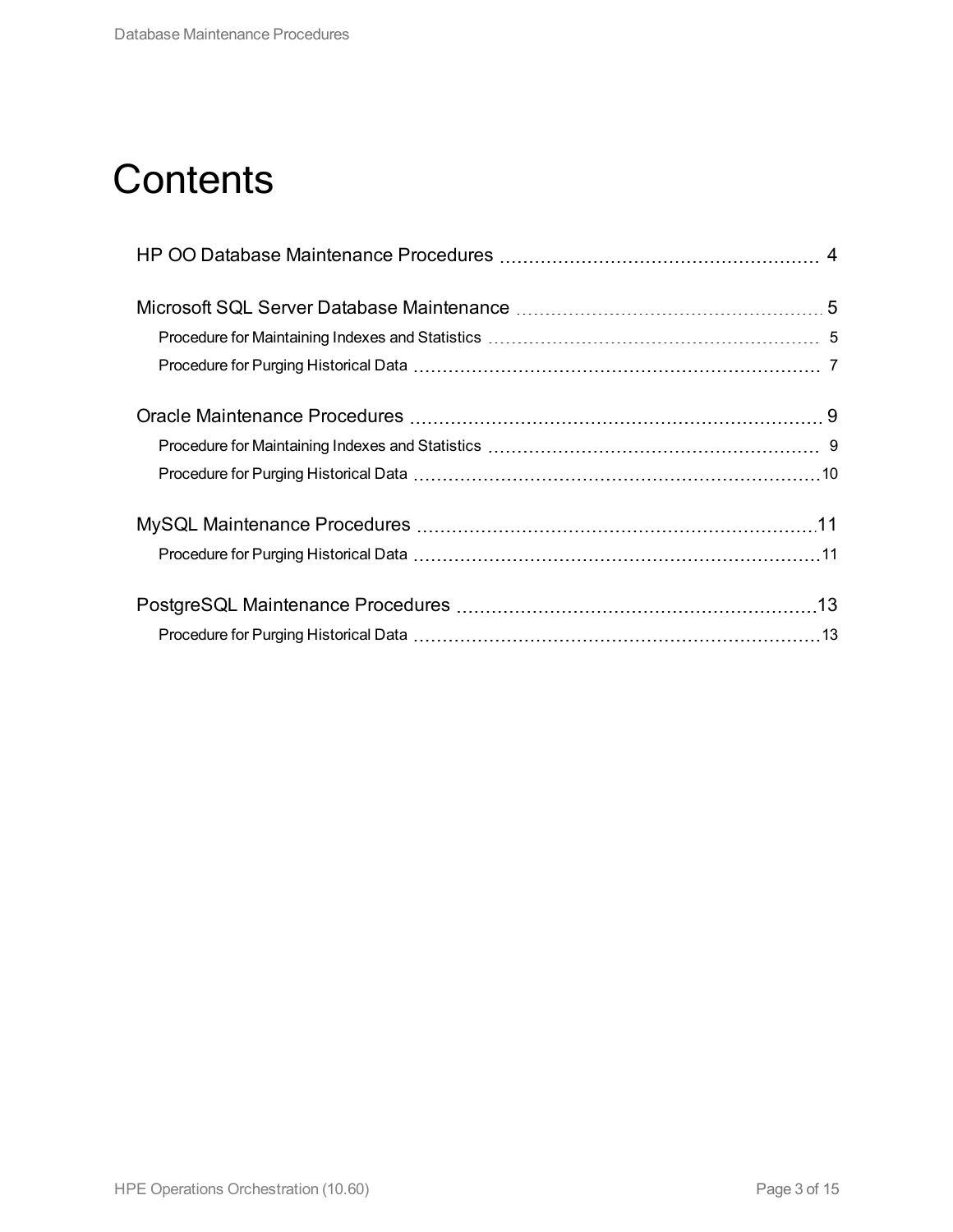## <span id="page-3-0"></span>HP OO Database Maintenance Procedures

HP OO database maintenance tasks include:

- Updating statistical information about indexes and tables
- Rebuilding indexes
- Purging historical data
- Reclaiming free space

Use the procedures and other tools described in the following chapters in order to keep your HP OO database in good shape.

To update statistics and maintain indexes, you can also use other tools in accordance with your company policy. For data purging, it is highly recommended to use only HP provided flow and procedures in order not to compromise database structure or data.

#### **Notes**:

- Online index rebuilding may require an Enterprise grade database license. Make sure you have the correct license before attempting online index rebuild.
- Database maintenance activity usually consumes additional resources from the database. Schedule maintenance activity at the times when HP OO is least active.

#### **Database Size**

Note that HP OO 10.x keeps all flow and step execution data in the database by default, enabling comprehensive debugging of previous flow runs. As a result, the database size grows in accordance to the system throughput and flow complexity. It is highly recommended to track your database size and make sure old, irrelevant information is periodically purged or removed.

As of HP OO 10.22 and 10.50, the amount of data kept in the database can also be controlled by setting the system persistency level. See the *HP OO Tuning Guide* for more details.

#### **Database Guide Document**

This document only specifies instructions for installing database maintenance procedures. See the *HP OO Database Guide* for detailed instructions on how to configure your HP OO database.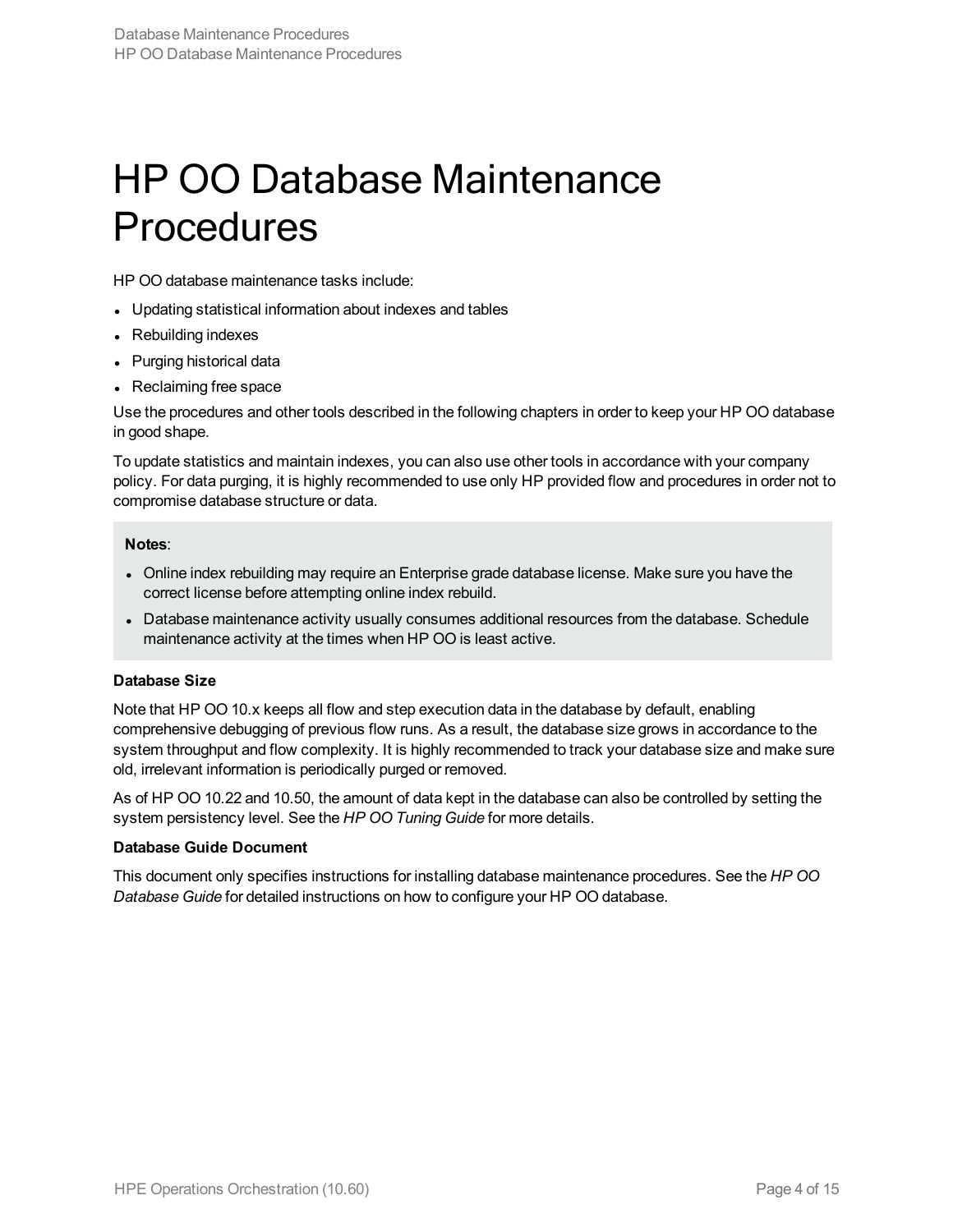# <span id="page-4-0"></span>Microsoft SQL Server Database **Maintenance**

<span id="page-4-1"></span>This chapter provides information on how to install and use HP OO 10.x Microsoft SQL Server database maintenance procedures. These procedures are applicable for Microsoft SQL Server 2008R2 and 2012.

## Procedure for Maintaining Indexes and **Statistics**

Download the latest **MSSQL.zip** pack from HP Live Network under **OO DB Maintenance Scripts and Procedures > HP Operations Orchestration 10.x** and unpack it.

To install and use the HP OO maintenance stored procedures:

1. Log in to Microsoft SQL Server as "sa" or any member of the **sysadmin** role and run the following code in order to give the HP OO user the ability to access **dm\_os\_performance\_counters** dynamic management view (DMV):

```
USE [master]
GO
GRANT VIEW SERVER STATE TO oouser
GO
```
Replace "oouser" with the actual user created for HP OO.

- 2. Edit the following T-SQL scripts and replace each "USE <your\_db\_name\_here>" in the file headers with your actual HP OO database name. For example, if your database name is "OOPROD", replace it with "USE OOPROD".
	- <sup>l</sup> **OO\_DB\_MAINTENANCE\_LOG.sql (optional)**
	- <sup>l</sup> **OOCmdExec.sql**
	- <sup>l</sup> **OOIndexMaintenance.sql**

Do not skip this step; otherwise, the set of procedures will not be created in the correct database.

- 3. Log in to Microsoft SQL Server as the HP OO user.
- 4. Run the following T-SQL scripts in the given order and verify that the new objects were created successfully:
	- <sup>l</sup> **OO\_DB\_MAINTENANCE\_LOG.sql** (optional)
	- <sup>l</sup> **OOCmdExec.sql**
	- <sup>l</sup> **OOIndexMaintenance.sql**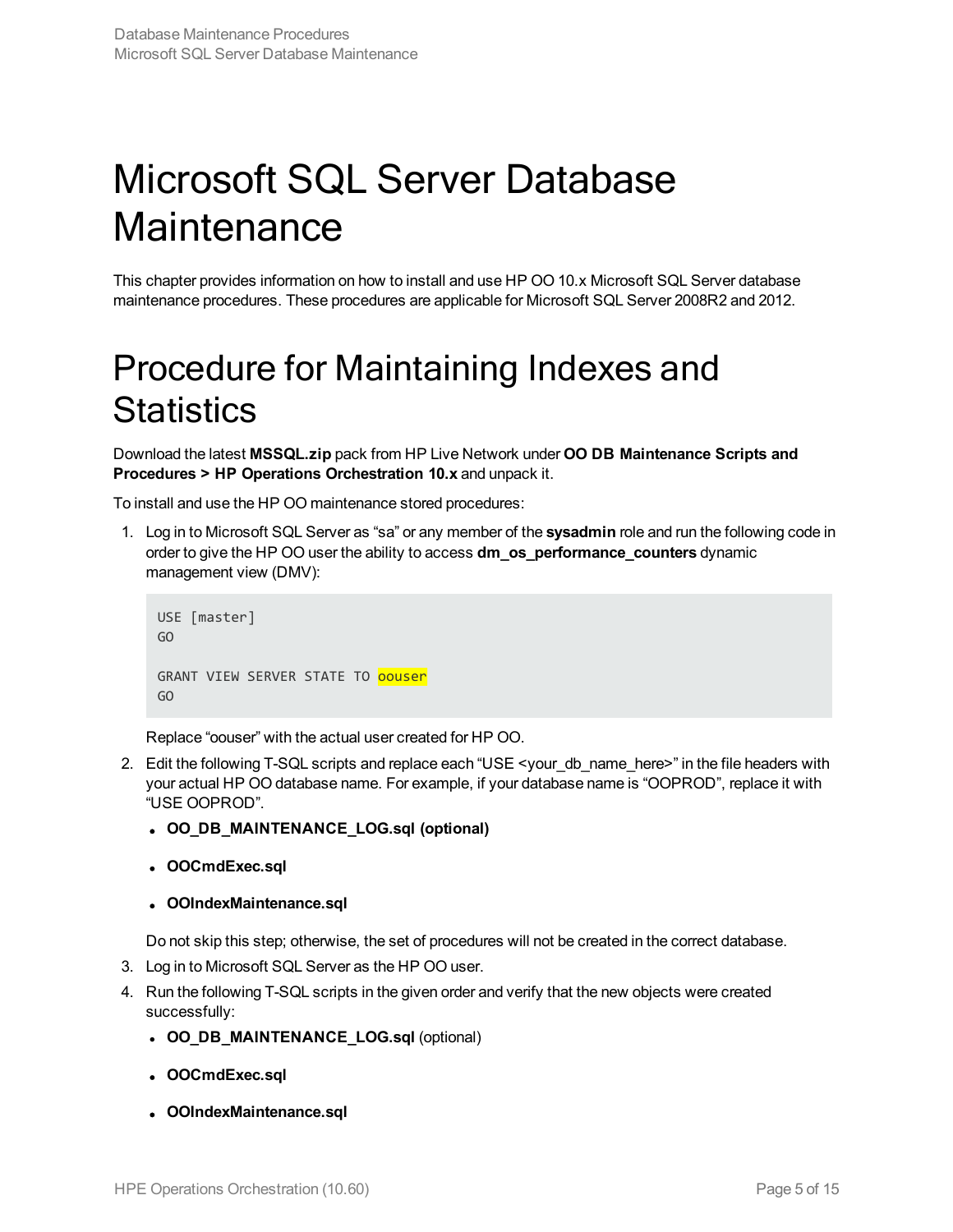5. Tune your stored procedures according to the comments embedded in the script.

The following example shows how this procedure can be used. For detailed explanations, see the guidelines provided as comments in the procedure header.

```
USE [00] GO
DECLARE
@DBNAME NVARCHAR(255),
@IDXFLTR NVARCHAR(270);
SET \omegaDBNAME = N'\omega';
SET @IDXFLTR = @DBNAME + '.dbo.%';
EXECUTE [dbo].[OOIndexMaintenance]
@DatabaseName = @DBNAME
,@FragmentationLow = NULL
,@FragmentationMedium = 'INDEX_REORGANIZE,INDEX_REBUILD_ONLINE,INDEX_REBUILD_
OFFLINE'
,@FragmentationHigh = 'INDEX_REBUILD_ONLINE,INDEX_REBUILD_OFFLINE'
,@FragmentationLevel1 = 5
,@FragmentationLevel2 = 30
,@SortInTempdb = 'N'
,@Indexes = @IDXFLTR
,@TimeLimit = 1800
,@LockTimeout = 20
,@LogToTable = 'Y'
, @Execute = 'Y'GO
```
Explanation of the above code:

- Replace "OO" with the actual name of your database. Note that there are three occurrences.
- The **@FragmentationXXX** parameters set the script's fragmentation level sensitivity and course of action in each case. These threshold levels and subsequent actions are recommended by Microsoft's documentation. Tune these values with caution.
- **@SortInTempdb** (once set to 'Y') lets you perform sorting operations during index reorganization/rebuild in **tempdb** rather than in memory, for better performance. If you choose to use this option, make sure you have sufficient free space in **tempdb**.
- <sup>l</sup> **@Indexes** is a filter for including/excluding indexes in the maintenance operation. It is recommended to keep this filter as is, to analyze all indexes.
- **@TimeLimit** is the timeout in seconds for the maintenance operation to complete. Set it in accordance with your maintenance window boundaries, if applicable.
- **@LockTimeout** is the timeout in seconds to wait for object lock. Once expired, the specific operation fails and the procedure continues to the next object.
- **@LogToTable** determines whether maintenance operation results should be logged to a table. This lets you keep track of the maintenance operations and helps procedure debugging.

**Note:** This requires creating the table using the **OO\_DB\_MAINTENANCE\_LOG.sql** script.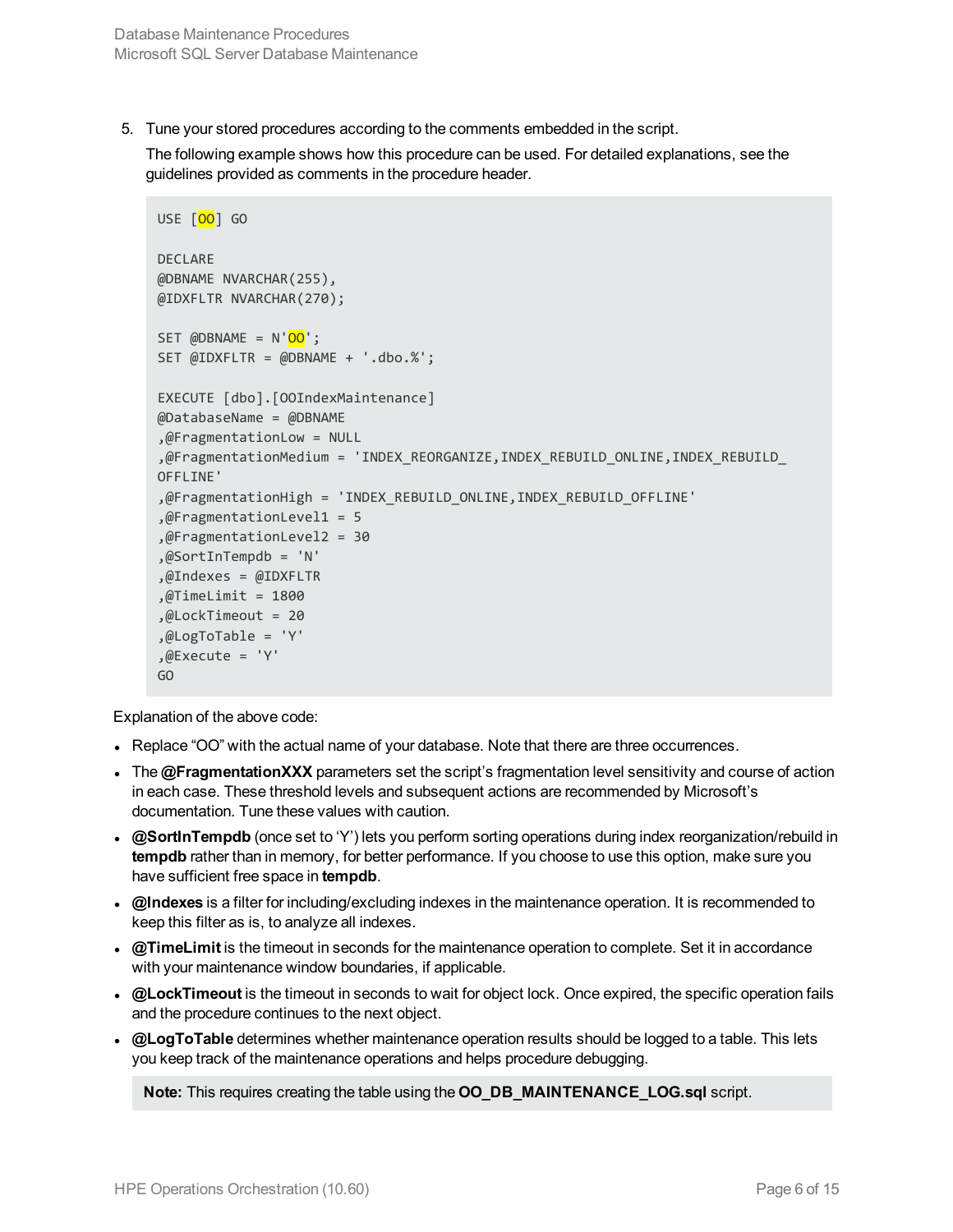<span id="page-6-0"></span>**.** @Execute determines whether actual operations (such as index rebuild) are performed or not. If this parameter is set to 'N', the procedure performs a "dry run" and shows an analysis of the relevant objects.

### Procedure for Purging Historical Data

Download the latest **MSSQL.zip** pack from HP Live Network under **OO DB Maintenance Scripts and Procedures > HP Operations Orchestration 10.x** and unpack it.

To install and use the HP OO history purging stored procedure:

1. Edit the following T-SQL scripts and replace each "USE <your\_db\_name\_here>" in the file headers with your actual HP OO database name. For example, if your database name is "OOPROD", replace it with "USE OOPROD".

OOGetErrorInfo.sql

OOPurgeHistory.sql

Do not skip this step; otherwise, the procedure will not be created in the correct database.

- 2. Log in to Microsoft SQL Server as the HP OO user.
- 3. Run the following T-SQL scripts in the given order and verify that the new objects were created successfully:

OOGetErrorInfo.sql

OOPurgeHistory.sql

4. Tune your stored procedures according to the comments embedded in the script.

The following example shows how this procedure may be used. See the guidelines provided as comments in the procedure header for detailed explanations.

```
USE [00]
GO
EXECUTE [dbo].[OOPurgeHistory]
@PurgeExecutionsOlderThan = 90
,@PurgeExecutionsInBatchesOf = 1000
,@ShouldPurgeExecutionSummary = 0
,@verbose = 1
,@StopPurgingProcessAfter = 4
,@DeepClean = 0
GO
```
Explanation of the above code:

- Replace "OO" with the actual name of your database.
- The **PurgeExecutionsOlderThan** parameter determines how many days are kept, (protected) relative to the time the procedure starts running. By default, 90 days are kept. Older data is deleted, starting with the oldest records.
- **@PurgeExecutionsInBatchesOf** determines how many flows are handled together. Smaller values imply smaller, more frequent transactions, and higher values imply less frequent, larger transactions. 1,000 is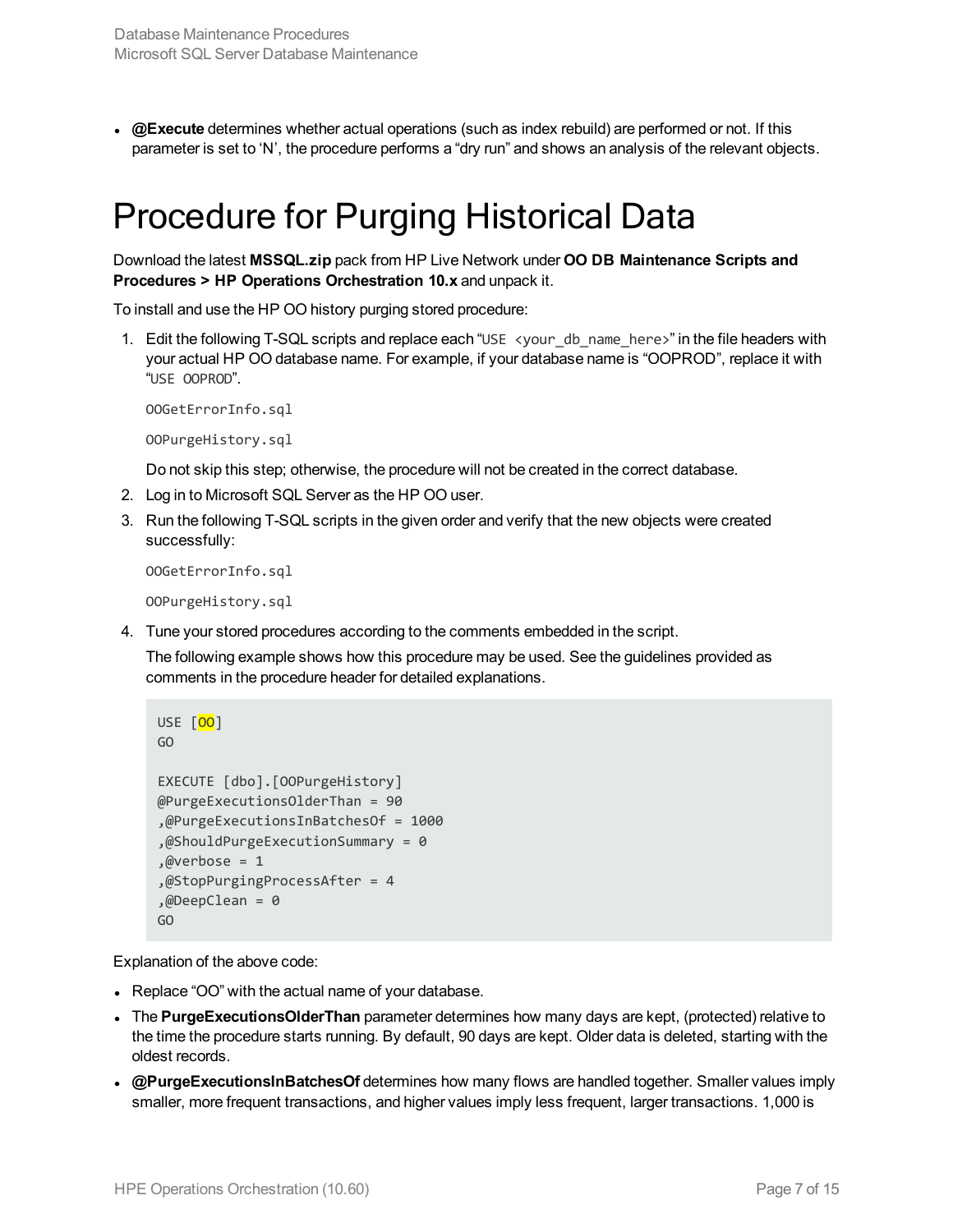recommended for most systems.

- <sup>l</sup> **@ShouldPurgeExecutionSummary** determines if the **OO\_EXECUTION\_SUMMARY** table should be purged. The default value is "0" (do not purge this table). It is recommended to keep data in this table as it does not consume a lot of space. Use "1" only if you want to completely remove any reference to the relevant flows.
- <sup>l</sup> **@verbose** determines verbosity level. "0" corresponds to "quiet" output, "1" corresponds to normal output, and "2" prints out detailed information.
- **@StopPurgingProcessAfter** is the timeout in hours for the operation to complete. Set it in accordance with your maintenance window boundaries if applicable.
- <sup>l</sup> **@DeepClean** determines whether deep cleansing is performed. For example, searching for "orphan" records that may bloat the database unnecessarily. The default is "0" (off). Note that setting this flag to "1" prolongs the procedure run time, but the timeout limit is still imposed.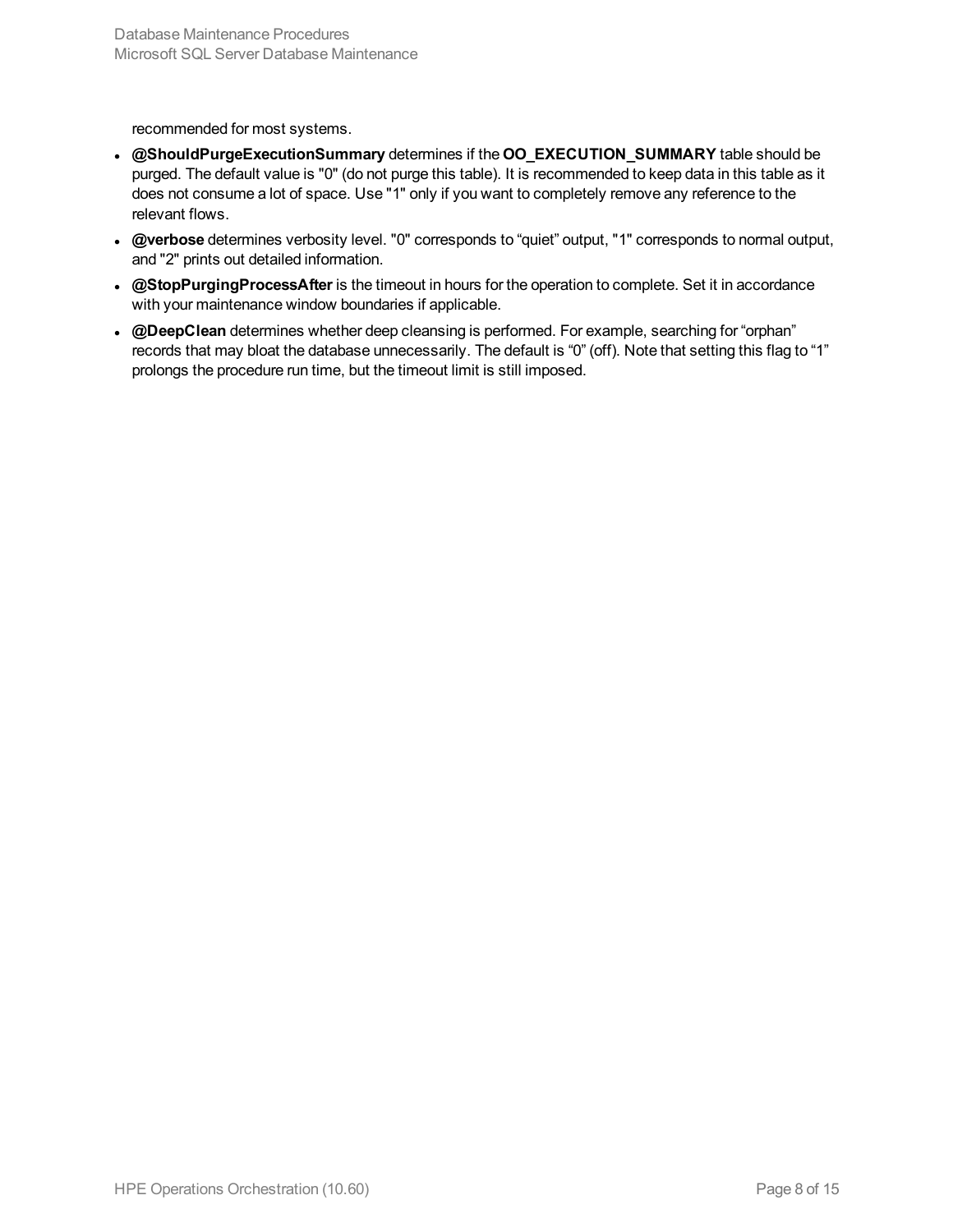# <span id="page-8-0"></span>Oracle Maintenance Procedures

<span id="page-8-1"></span>This chapter provides information on how to install and use HP OO 10.x Oracle database maintenance procedures. These procedures are applicable for Oracle 11g R2 and 12c R1.

## Procedure for Maintaining Indexes and **Statistics**

Download the latest **Oracle.zip** pack from HP Live Network under **OO DB Maintenance Scripts and Procedures > HP Operations Orchestration 10.x** and unpack it.

To install and use the HP OO maintenance stored procedures:

1. Log in to Oracle as "system" or any other user with a DBA role, and run the following commands. These system privileges are required in order to verify the stored procedure created in the following steps has the explicit (not role-based) privileges to execute the index analysis and rebuild:

GRANT CREATE TABLE TO 00; GRANT ANALYZE ANY TO 00; GRANT ALTER ANY INDEX TO 00;

Adapt the highlighted user name to match your environment.

- 2. Log in to Oracle as "OO" (the user created for HP OO).
- 3. Run the **HP\_OO\_DB\_MAINT.sql** script and verify that the new package and procedures were created successfully.
- 4. Tune your stored procedures according to the comments embedded in the script.

The following example shows how this procedure can be used. For detailed explanations, see the guidelines provided as comments in the procedure header.

```
SET serveroutput ON size 100000
DECLARE x integer := 0;
BEGTN
  hp_oo_db_maint.IndexMaintenance(3, 15, 1, x);
END;
```
Explanation regarding the above code (parameters reference values - left to right):

- **pMaxHeight (IN)** The minimal index height threshold for index rebuilding. The Oracle documentation recommends 3. Smaller values may result in unnecessary rebuilding operations.
- <sup>l</sup> **pMaxLeafsDeleted (IN)** The minimal deleted leaves threshold for index rebuilding. The Oracle documentation recommends 15. Smaller values may result in unnecessary rebuilding operations.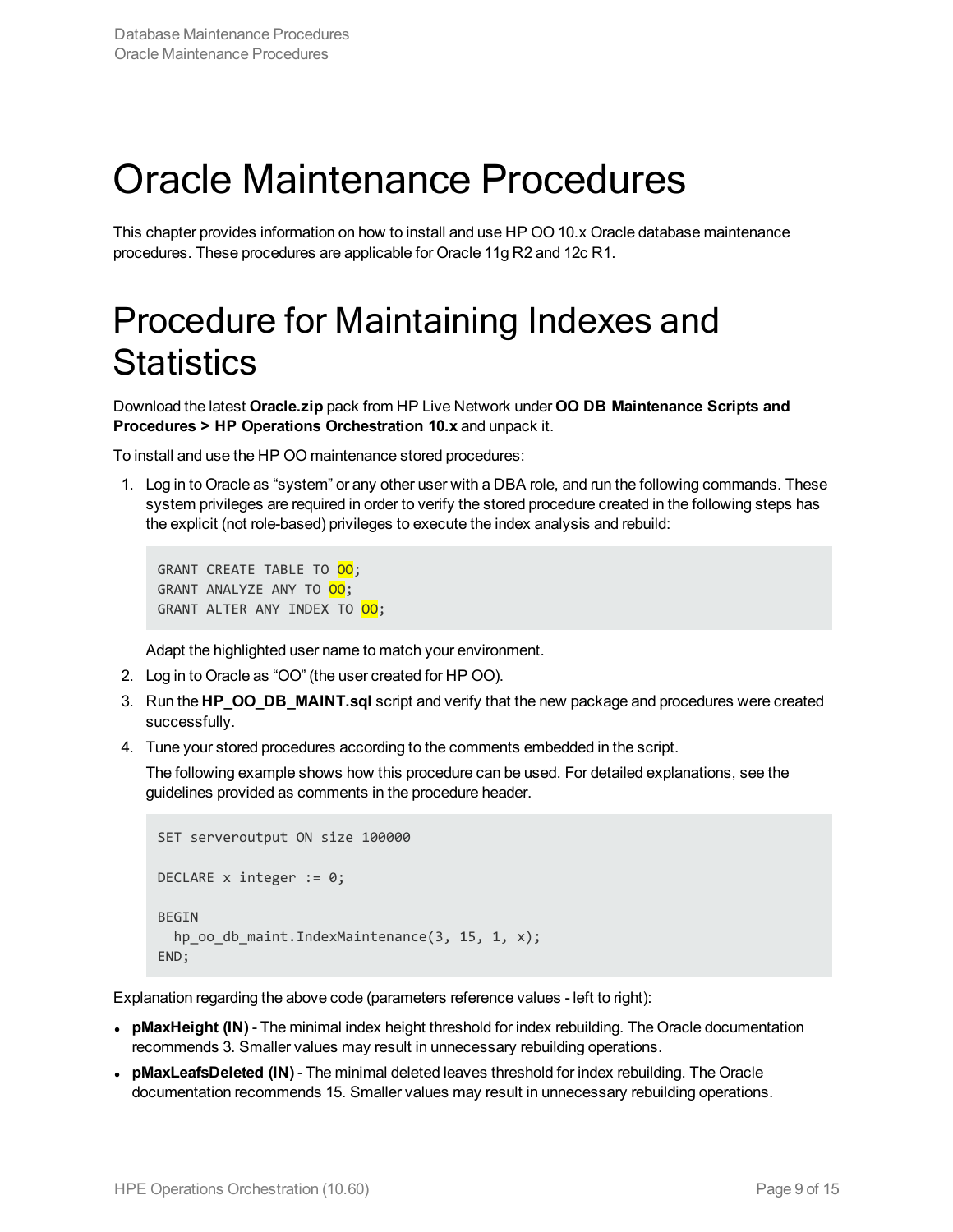- **pRebuild (IN)** Should indexes be rebuilt (1) or only perform a dry-run (0). A dry-run will show only recommendations for index rebuilding.
- <sup>l</sup> **pReturnValue (OUT)** The number of rebuilt indexes

**Note:** ONLINE index rebuilding should only be performed when the enterprise edition is used. Otherwise, the index rebuilding operation may lock tables and indexes and may interfere with the operation of HP OO.

### <span id="page-9-0"></span>Procedure for Purging Historical Data

To install and use HP OO history purging stored procedure:

- 1. Log in to Oracle as "OO" (the user created for HP OO).
- 2. Run the **HP\_OO\_DB\_MAINT.sql** script (only if you have not run it already) and verify that the new package and procedures were created successfully:
- 3. Tune your stored procedures according to the comments embedded in the script.

The following example shows how this procedure may be used. See the guidelines provided as comment in the procedure header for detailed explanations.

```
SET serveroutput ON SIZE 100000
DECLARE x integer := 0;
BEGTN
  hp_oo_db_maint.PurgeHistory(90,10000,0,1,4,0,x);
  DBMS_OUTPUT.put_line('A total of ' || TO_CHAR(x) || ' flows were handled.');
END;
```
Explanation about the above code (parameters reference values - left to right):

- The **pPurgeExecutionsOlderThan** parameter determines how many days are kept (protected) relative to the time the procedure starts running. Older data is deleted, starting with the oldest records. This parameter has no default value and must be specified.
- **pPurgeExecutionsInBatchesOf** determines how many flows are handled together. Smaller values imply smaller, more frequent transactions, and higher values imply less frequent, larger transactions. 10,000 is recommended for most systems.
- <sup>l</sup> **pShouldPurgeExecutionSummary** determines if the **OO\_EXECUTION\_SUMMARY** table should be purged. The default value is "0" (do not purge this table). It is recommended to keep data in this table as it does not consume a lot of space. Use "1" only if you want to completely remove any reference to the relevant flows.
- <sup>l</sup> **pVerbose** determines verbosity level. "0" corresponds to "quiet" output, "1" corresponds to normal output, and "2" prints out detailed information.
- **pStopPurgingProcessAfter** is the timeout in hours for the operation to complete. Set it in accordance with your maintenance window boundaries if applicable.
- **· pDeepClean** determines whether deep cleansing is performed. For example, searching for "orphan" records that may bloat the database unnecessarily. The default is "0" (off). Note that setting this flag to "1" prolongs the procedure run time, but the timeout limit is still imposed.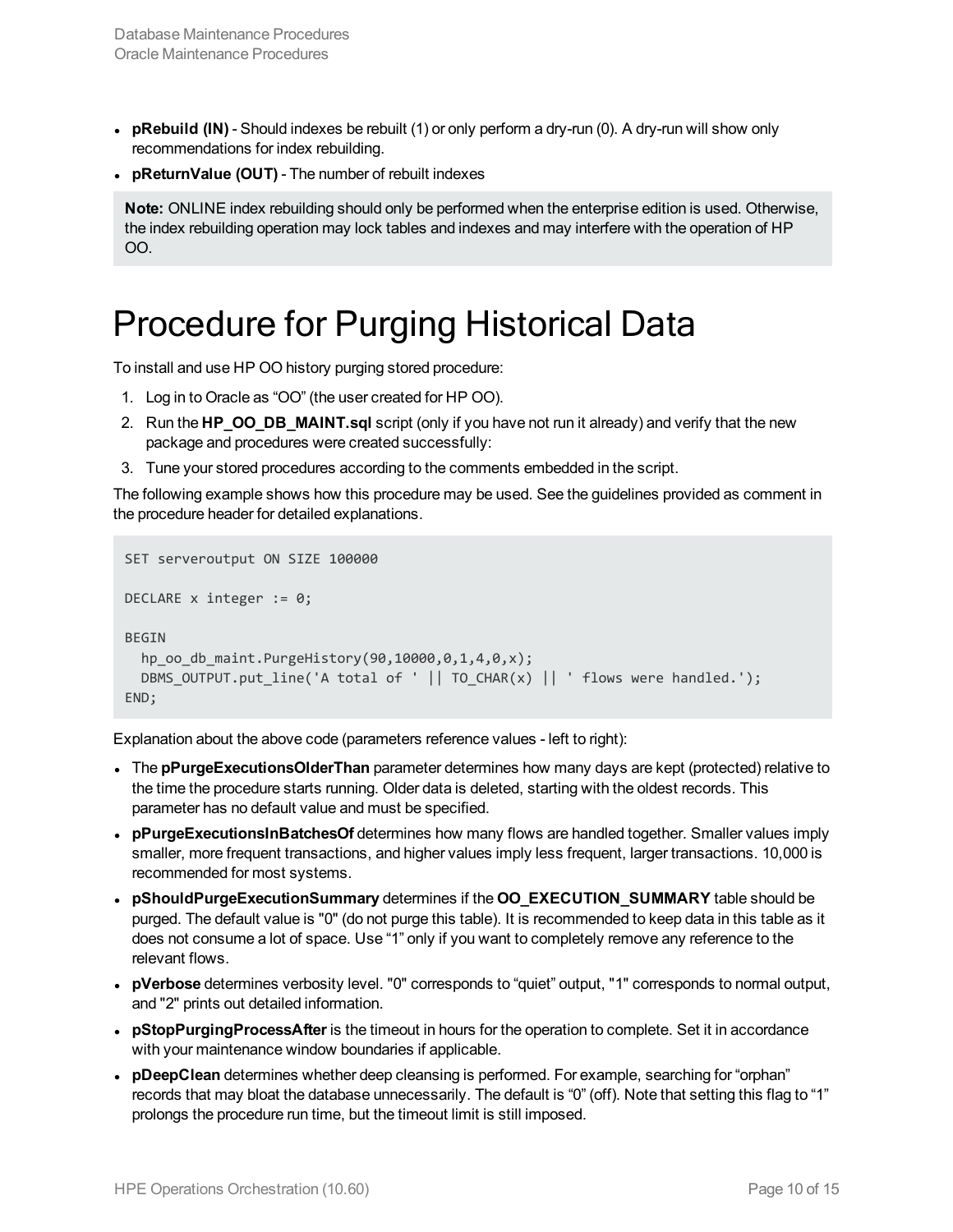## <span id="page-10-0"></span>MySQL Maintenance Procedures

This chapter provides information on how to install and use HP OO 10.x MySQL database maintenance procedures. These procedures are applicable for MySQL 5.5 – 5.6.

The user created for HP OO should have "ALL PRIVILEGES" granted on the HP OO database. If this is not the case, grant "CREATE ROUTINE", "ALTER ROUTINE" and "EXECUTE" to the HP OO user by an authorized account (such as "root").

### <span id="page-10-1"></span>Procedure for Purging Historical Data

Download the latest **MySQL.zip** pack from HP Live Network under **OO DB Maintenance Scripts and Procedures > HP Operations Orchestration 10.x** and unpack it.

To install and use the HP OO history purging stored procedure:

- 1. Log into MySQL as "oouser" (the user created for HP OO).
- 2. Run the **OOPurgeHistory.sql** script and verify that the new procedure was created and compiled successfully.
- 3. Tune the stored procedure according to the comments embedded in the script.

**Note:** MySQL does not allow setting default values for procedure parameters. Always run this procedure using explicit values!

The following example shows how this procedure may be used. See the guidelines provided as comment in the procedure header for detailed explanations.

CALL OOPurgeHistory(90,10000,0,1,4,0,@res);

Explanation regarding the above code (parameters reference values - left to right):

- The **pPurgeExecutionsOlderThan** parameter determines how many days are kept (protected) relative to the time the procedure starts running. Older data is deleted, starting with the oldest records. This parameter has no default value and must be specified.
- <sup>l</sup> **pPurgeExecutionsInBatchesOf** determines the maximum number of flows to handle in each batch. The default value is 10,000.
- <sup>l</sup> **pShouldPurgeExecutionSummary** determines if the **OO\_EXECUTION\_SUMMARY** table should be purged. It is recommended to use "0" by default (do not purge this table).

It is recommended to keep data in this table, because it does not consume a lot of space. Use 1 only if you want to completely remove any reference to the relevant flows.

- <sup>l</sup> **pVerbose** determines the verbosity level. 0 corresponds to "quiet" output, 1 corresponds to normal output, and 2 prints out detailed information.
- **pStopPurgingProcessAfter** is the timeout in hours for the operation to complete. Set it in accordance with your maintenance window boundaries if applicable.
- **· pDeepClean** determines whether deep cleansing is performed. For example, searching for "orphan"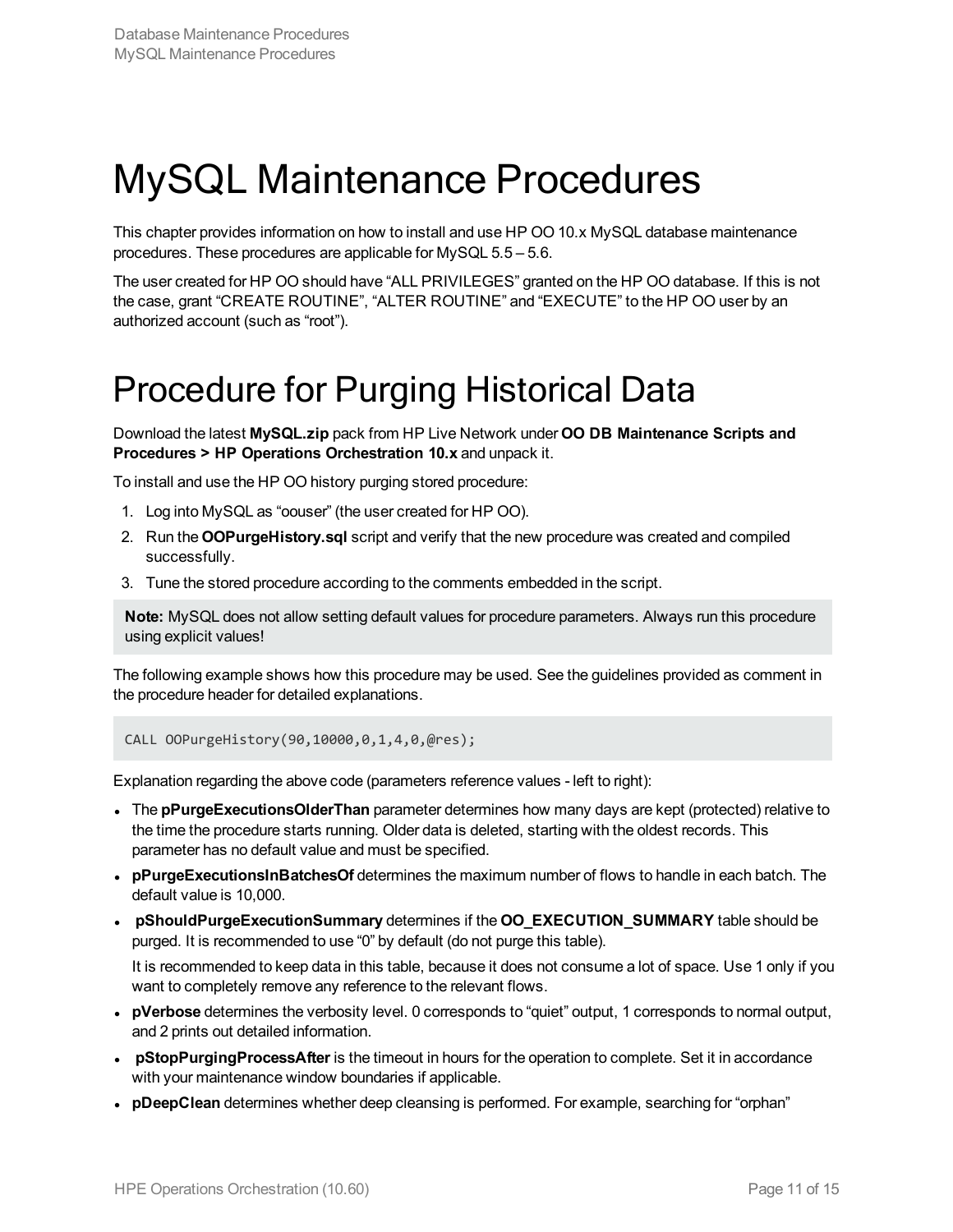records that may bloat the database unnecessarily. The default is "0" (off). Note that setting this flag to "1" prolongs the procedure run time, but the timeout limit is still imposed.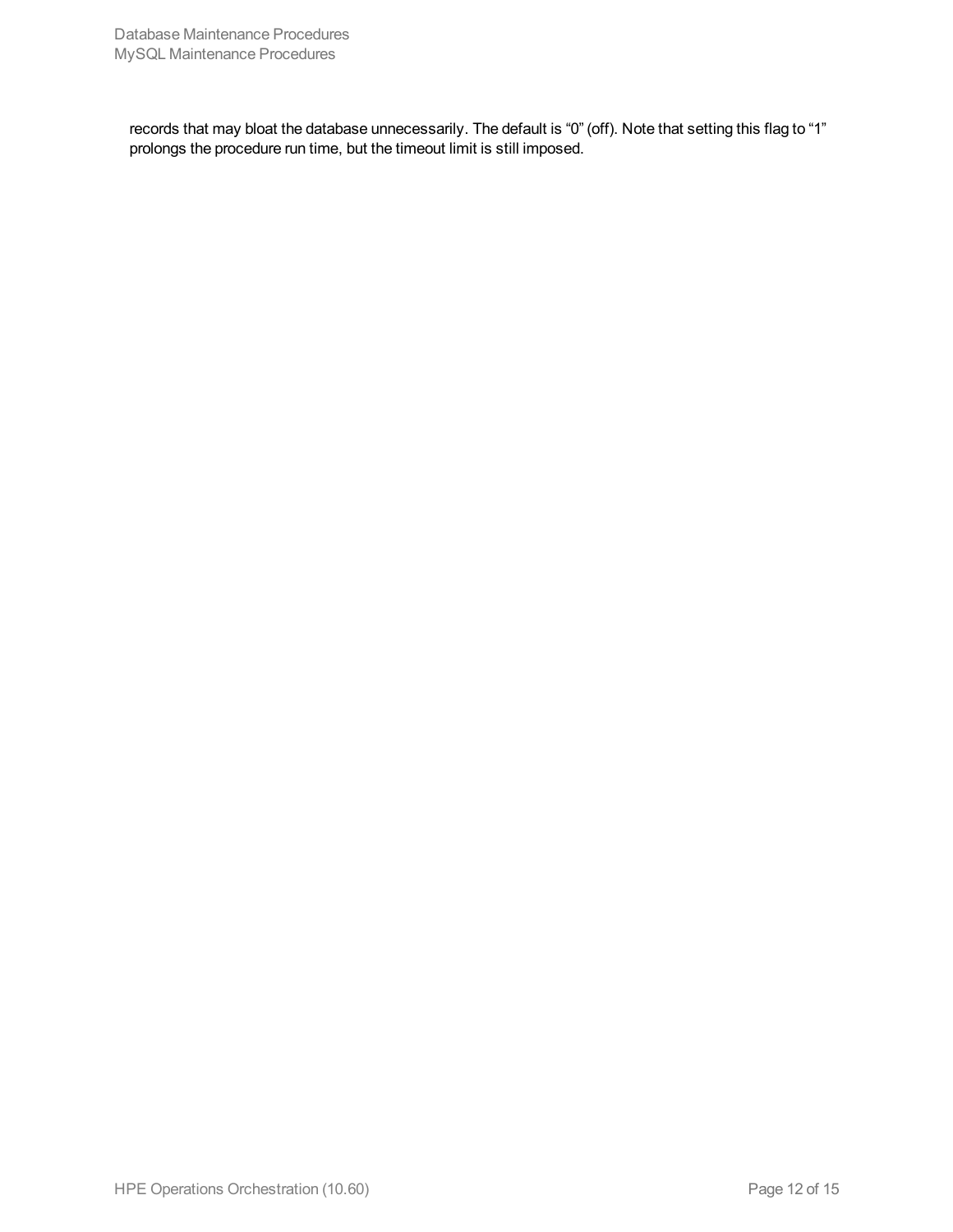## <span id="page-12-0"></span>PostgreSQL Maintenance Procedures

This chapter provides information on how to install and use HP OO 10.x PostgreSQL database maintenance procedures. These procedures are applicable for PostgreSQL 9.2 – 9.3.

The user created for HP OO should be able to create and execute any function (procedure) within the HP OO database context. If this is not the case, grant relevant privileges to the HP OO user by an authorized account (such as "postgres").

Reclaiming free space in PostgreSQL database requires two phases:

- 1. Space is marked as deleted, following a DELETE command.
- 2. A background "vacuum" process runs to allow free space to be reused.

**Note:** After the execution of the purge procedure described below, the vacuum process will usually spring into action and start "vacuuming" tables and indices.

It is important to allow the vacuum process to complete successfully before starting another purge. If the purge and vacuum overlap, they stall each other as they compete for object locks.

#### **"Vacuum Full" Operation**

PostgreSQL database is only able to reclaim Large Objects (LOBs) space when the **Vacuum Full** operation is run. A considerable amount of HP OO's database space is stored as LOBs. Therefore, it is important to schedule a routine **Vacuum Full** operation at times in which OO is least active.

<span id="page-12-1"></span>The **Vacuum Full** operation requires exclusive table locks, and therefore may interfere with HP OO's activity.

### Procedure for Purging Historical Data

Download the latest **PostgreSQL.zip** pack from HP Live Network under **OO DB Maintenance Scripts and Procedures > HP Operations Orchestration 10.x** and unpack it.

To install and use the HP OO history purging stored function:

- 1. Log into Postgres as "oouser" (the user created for HP OO).
- 2. Run the **OOPurgeHistory.sql** script and verify that the new function was created and successfully.
- 3. Tune the stored procedure according to the comments embedded in the script.

The following example shows how this procedure may be used. See the guidelines provided as comment in the procedure header for detailed explanations.

SELECT OOPurgeHistory(90,10000,0,1,4,0);

Explanation regarding the above code (parameters reference values - left to right):

• The **pPurgeExecutionsOlderThan** parameter determines how many days are kept (protected) relative to the time the procedure starts running. Older data is deleted, starting with the oldest records. This parameter has no default value and must be specified.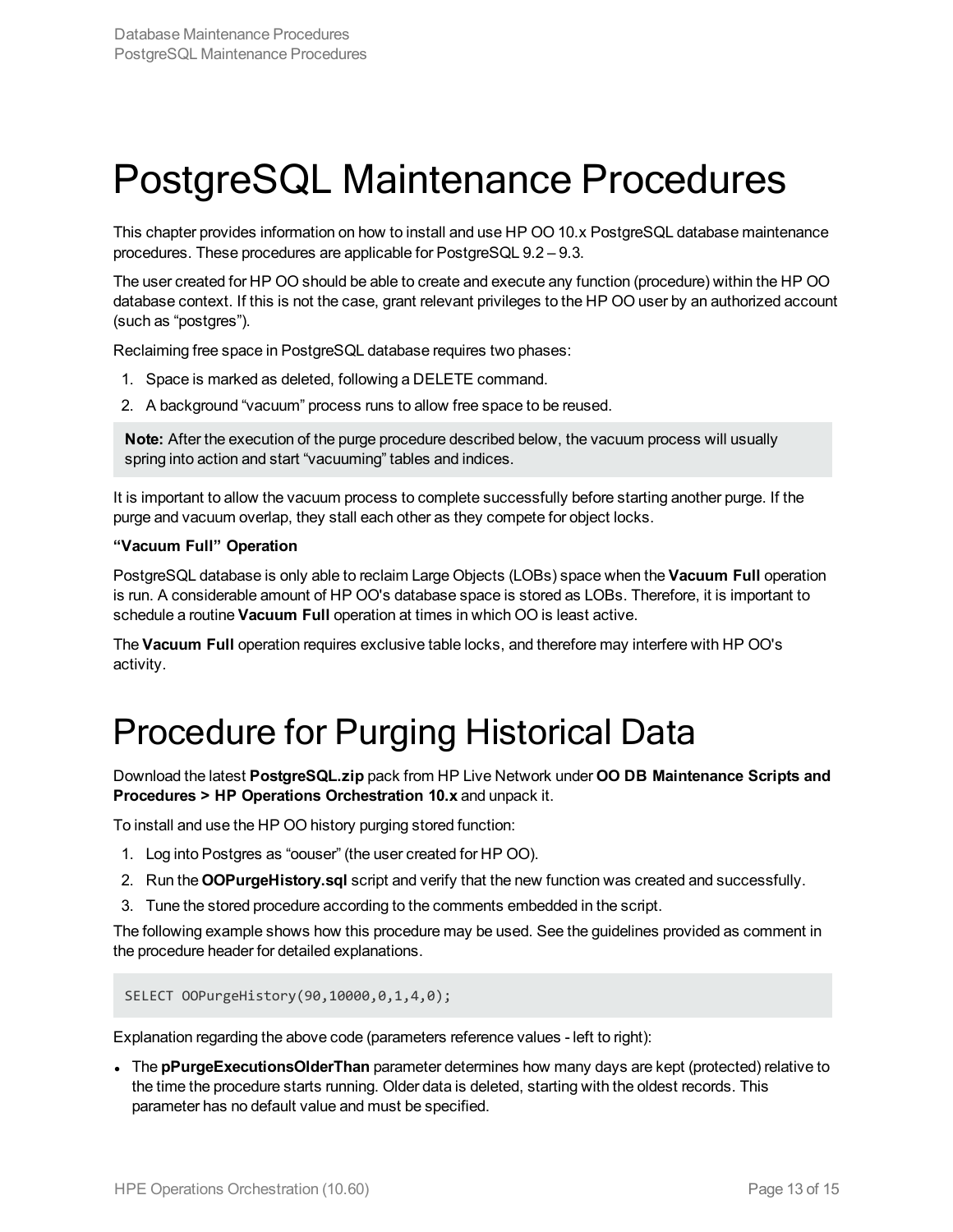- **· pPurgeExecutionsInBatchesOf** determines how many flows are handled together. Smaller values imply smaller, more frequent transactions, and higher values imply less frequent, larger transactions. 10,000 is recommended for most systems.
- <sup>l</sup> **pShouldPurgeExecutionSummary** determines if the OO\_EXECUTION\_SUMMARY table should be purged. The default value is "0" (do not purge this table). It is recommended to keep data in this table as it does not consume a lot of space. Use "1" only if you want to completely remove any reference to the relevant flows.
- <sup>l</sup> **pVerbose** determines verbosity level. "0" corresponds to "quiet" output, "1" corresponds to normal output, and "2" prints out detailed information.
- **pStopPurgingProcessAfter** is the timeout in hours for the operation to complete. Set it in accordance with your maintenance window boundaries if applicable.
- **· pDeepClean** determines whether deep cleansing is performed. For example, searching for "orphan" records that may bloat the database unnecessarily. The default is "0" (off). Note that setting this flag to "1" prolongs the procedure run time, but the timeout limit is still imposed.